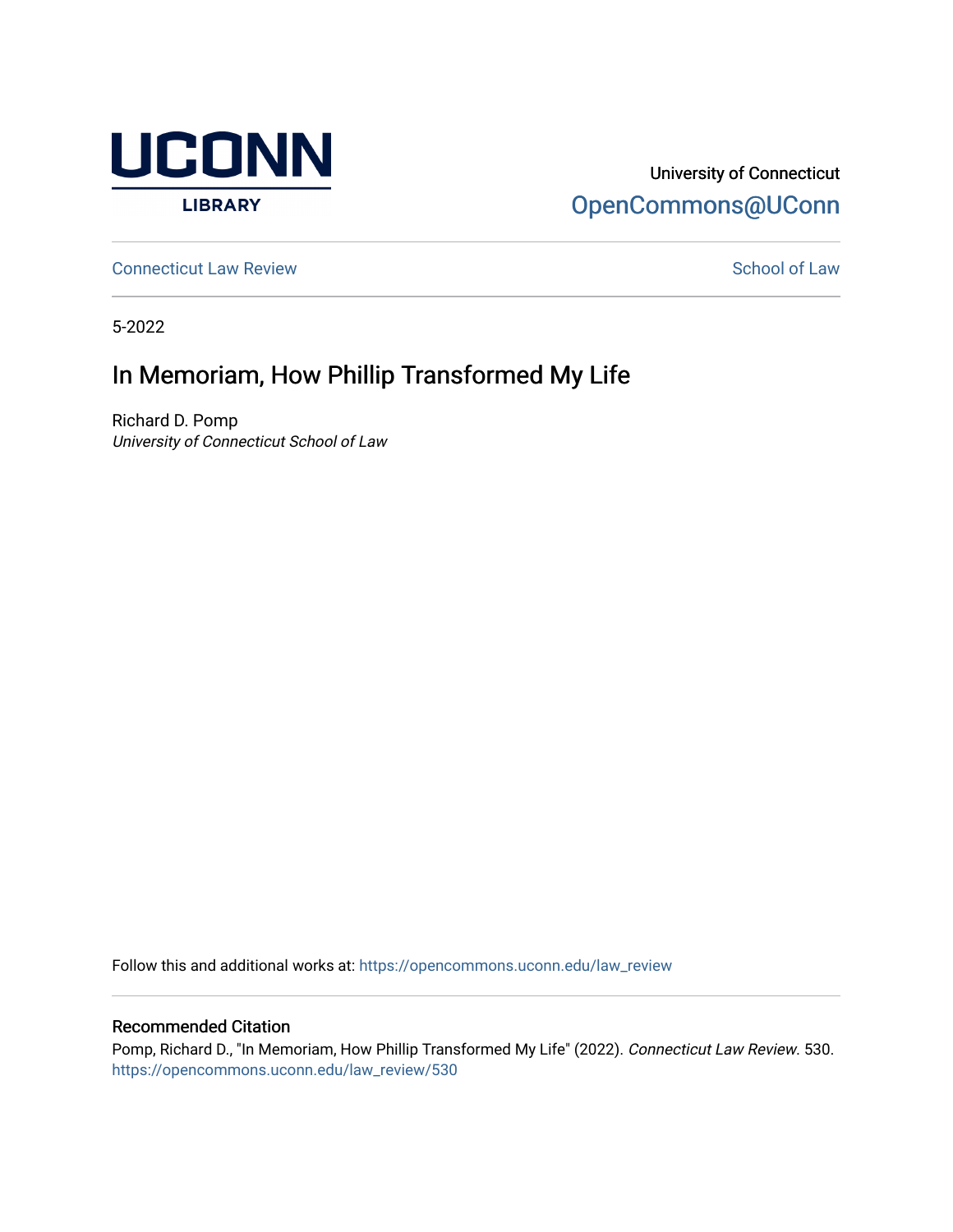# **CONNECTICUT LAW REVIEW**

VOLUME 54 MAY 2022 NUMBER 3

### **In Memoriam**

#### How Phillip Transformed My Life

RICHARD D. POMP

*Phillip I. Blumberg served as Dean of the University of Connecticut School of*  Law from 1974 to 1984. These remarks were first delivered at the University of *Connecticut School of Law's tribute to Dean Blumberg, "Honoring Phillip I. Blumberg," held on December 10, 2021. They have been lightly edited for publication.*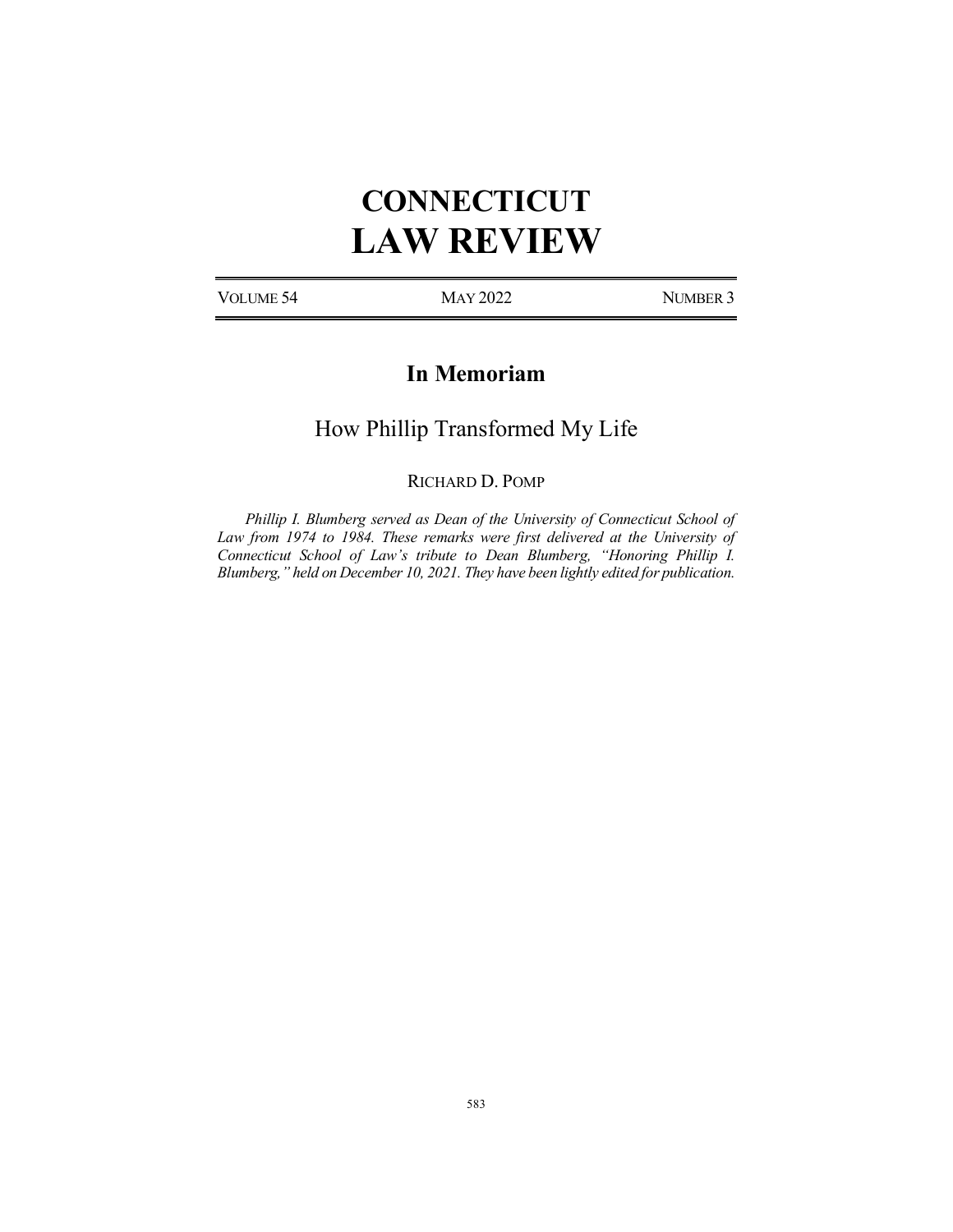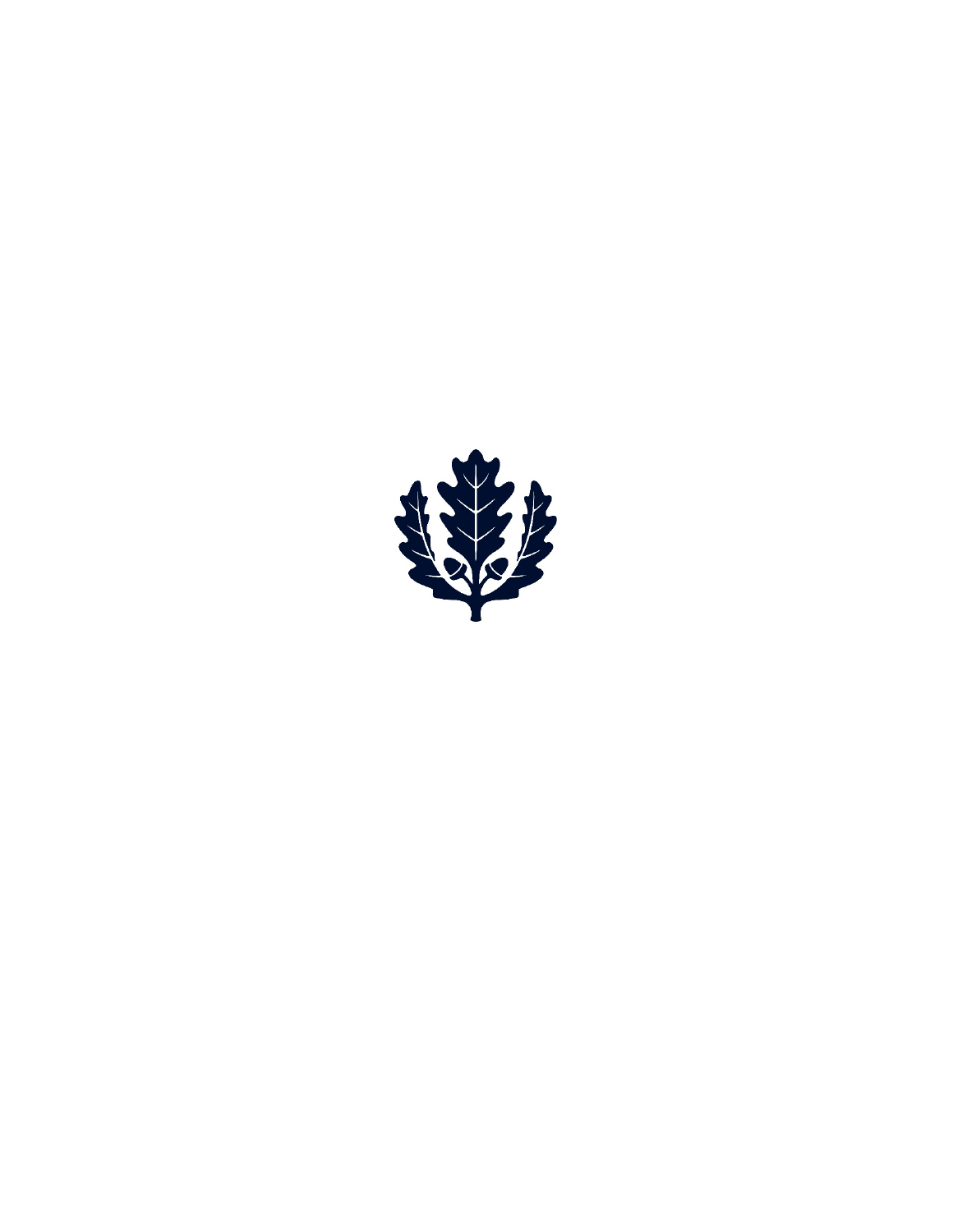#### How Phillip Transformed My Life

RICHARD D. POMP \*

Reading the remembrances in these pages reminds me of the parable of the blind men and the elephant that originated in the ancient Indian subcontinent. It involves a group of blind men who have never encountered an elephant, and each man touches a different part, including the trunk, tail, mouth, feet, and ears. They then try to describe the elephant based on their limited experiences. Those sharing their memories of Phillip will be more successful than that, but we are nonetheless describing a very complicated and complex person and can only present in these pages an incomplete mosaic.

Phillip's parents were from Lithuania. His father, who Phillip idolized, rose to be the Executive Vice President of the Amalgamated Clothing Workers, a union of four hundred thousand workers. Phillip grew up in a period of virulent antisemitism in both the professions and the universities. At a time when Harvard discriminated against Jews (and others), he went to Harvard College at age sixteen and Harvard Law School, graduating in the exalt group of magna cum laudes. He gave up a clerkship with Learned Hand to join the army, receiving the Bronze Star. He was a Wall Street mogul, both in the law and in business, and he especially enjoyed tax matters.

I knew none of this forty-six years ago when I was teaching at Harvard Law School and directing its International Tax Program, a non-tenure track position. It was a Friday afternoon around 4:30. If there was a knock on my door, I did not hear it. The door was flung open, and in bounded this natty, bow tied gentleman, conservatively dressed, with an athletic build, somewhere in his forties. He did not introduce himself as much as he proclaimed, "I am Phillip Blumberg, the new dean at UConn Law School, and I want to talk to you about joining forces with me."

Besides the lack of any pretense at small talk—he was clearly a man on a mission—three things were wrong with his announcement. First, I had never heard of him. Second, I didn't know that UConn had a law school. And third, I had an offer from the University of Texas Law School, of which I had heard.

I did not embarrass him by mentioning the first point, but I did note that I didn't know UConn had a law school.

"That's exactly what I was hired to change."

To the third point, he asked me a question that would forever change my life.

 <sup>\*</sup> Alva P. Loiselle Professor of Law, Board of Trustees Distinguished Professor of Law, University of Connecticut School of Law.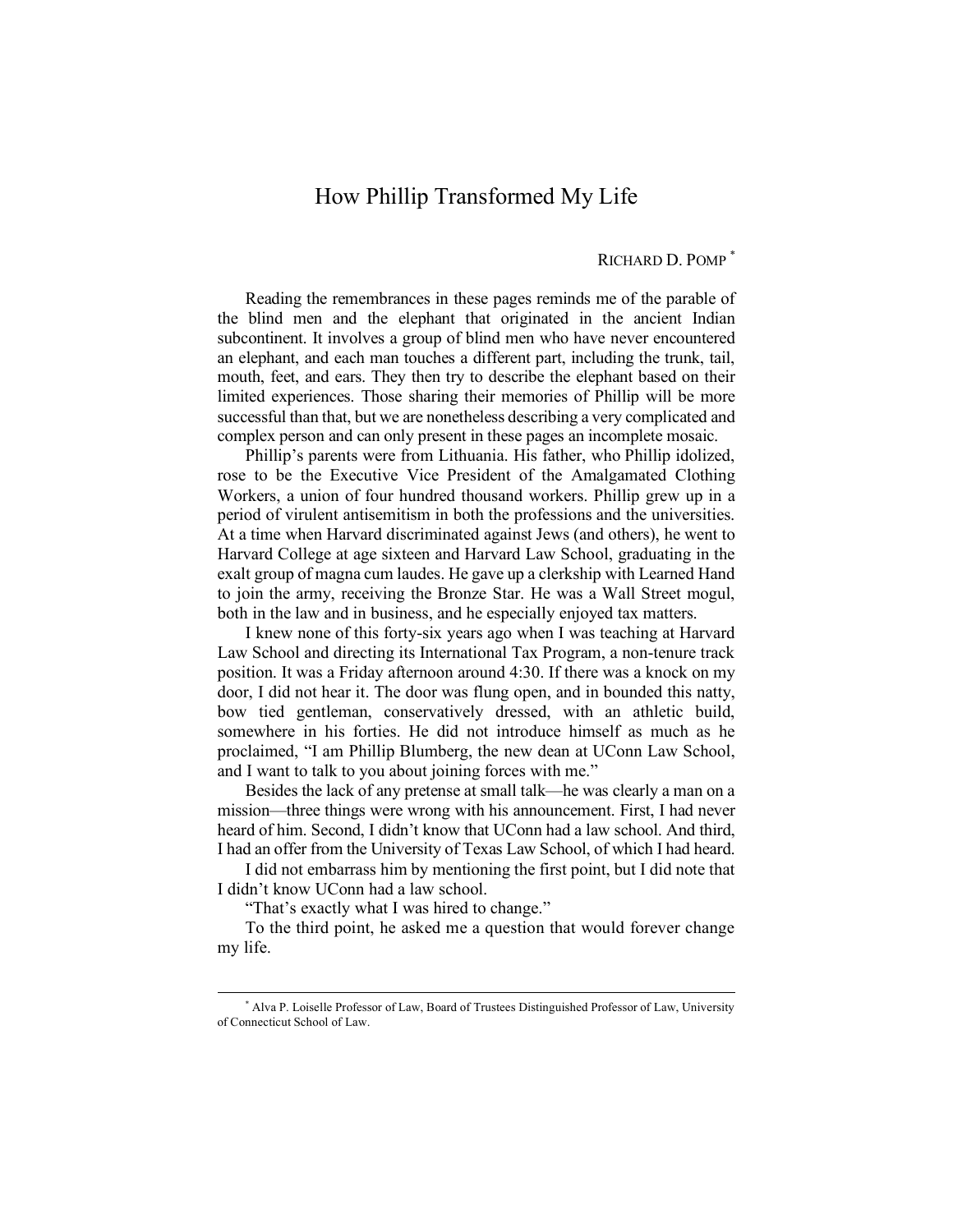"Wouldn't you rather help me build a law school than become a cog in one?" Having never experienced either, I had no answer, although it was obvious what answer he preferred.

"We have the core of a wonderful group, but the school has limited ambition, and I was hired to take it to the next level. Come down and see if you want to work on that with me."

I said I would think about it—just what you would say to a pesky insurance salesman as you shooed him out the door—and never gave it any immediate thought.

I assumed that would be the end of it. Unknown to me, Phillip was commuting weekly to West Hartford from a suburb of Boston, which explains why the next Friday at 4:30, he appeared again.

"So, have you thought about it?"

Since I had promised I would—but did not—I immediately thought about it for all of a nanosecond.

"Yes, and I don't think it will work out."

But Phillip was not one to be put off so easily. That's not the way it is done on Wall Street.

"Do me a favor, just come down and have a look? Isn't your career worth investing half a day?"

"And, if I don't, are you going to be up here every Friday?"

With an impish grin he replied, "No, not next Friday." After a long pause, he added with a twinkle, "I have a meeting at the school next Friday, but, after that, *yes*!"

So I found myself a few days later arriving for lunch at 1800 Asylum Avenue, fully appreciating the irony in the address of the school being linked with an "asylum."

What I should have anticipated—but, naively, did not—was that every step of my visit would be orchestrated with the military precision that marked Phillip.

We retreated for lunch to what passed in those days as a poor imitation of a faculty lounge. And, of course, he had selected my luncheon companions with great skill.

Assembled were Hugh Macgill, who would become one of the school's transformative deans, and one of the reasons we have our beautiful campus; Avi Soifer, who would become the longest serving dean at the University of Hawaii Law School; Rick Kay, wunderkind; <sup>1</sup> Wendy Susco, soon to be Judge Susco; and Terry Tondro, master of the law on zoning and land use, who, together with Hugh, raised the idea of moving to our campus with Phillip. This troika then plotted how to overcome all the obstacles in the way, including a hostile governor.

<sup>&</sup>lt;sup>1</sup> See Richard D. Pomp, *Rick Kay: And Now for the Rest of the Story*, 52 CONN. L. REV. 1711(2021).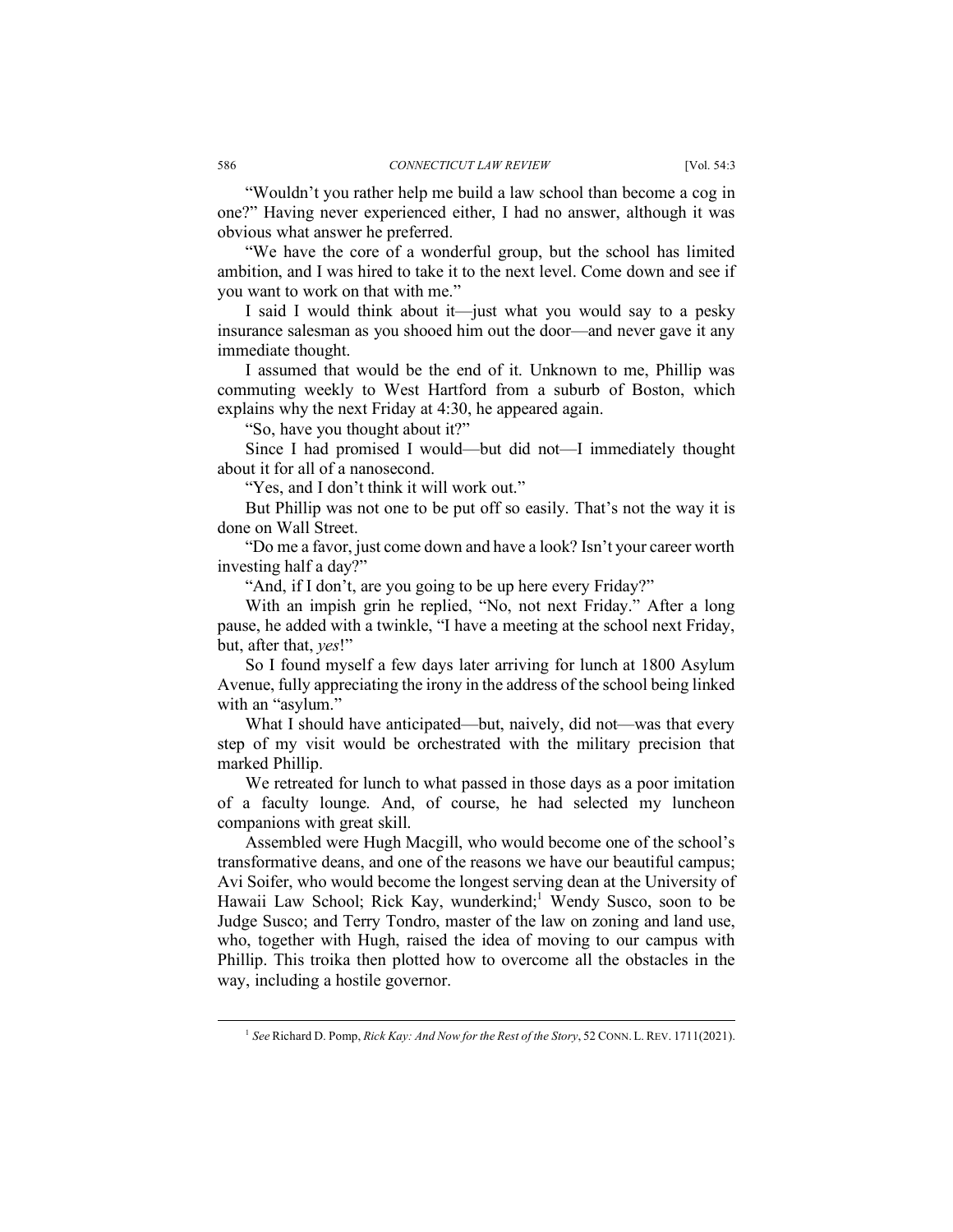Without any warning, Phillip asked me to talk to the group about what I was working on. I held court for the next hour, and thoroughly enjoyed the intellectual jousting. They were a remarkable group of academics, super bright, funny, warm, and encouraging, and it was obvious they enjoyed and respected each other, and shared Phillip's vision and ambition for the school.

Phillip ended lunch by turning to Hugh. "Maybe you could see if there are any students around for Rick to meet."

And so Hugh and I trotted down to the dismal basement dungeon that served as a cafeteria and found a table of students who seemed to be expecting us, but tried to act surprised. By now I was getting the sense that this was not a random meeting—indeed, nothing on my visit seemed left to chance. At the table were the editor-in-chief of the *Connecticut Law Review*, the president of the Student Bar Association, and other movers and shakers, a table of the best and brightest the school had. It was a truly remarkable group, and I was impressed. I could easily imagine what fun they would be in the classroom.

Phillip arrived at an opportune moment—still not totally spontaneous, as I was starting to realize. He turned to Hugh. "Is there a class this late in the day that maybe Rick could sit in on?" Hugh, of course, knew there was, but he appeared to be pondering the question. "You know I think there might be." So off we marched for me to witness one of the school's greatest teachers. What a coincidence. By now my resistance to UConn was ebbing.

Phillip picked me up at the end of the class and convinced me that, if I left then for Cambridge, I would confront rush hour traffic at both ends. We decided to have an early dinner. We went to the Hartford Club where he was warmly greeted. While waiting for drinks, Phillip simply asked, "How much is Texas paying you?" I told him and he rolled his eyes, which, in retrospect, I assume was feigned shock. I suspect he had already verified the starting salaries at Texas.

"Wow, that is pretty good." I reminded him that Texas has an oil well on campus with the royalties earmarked for the University, to which he replied, "Hypothetically speaking, if I could match that . . . I am, of course, not saying I could. That's going to be difficult. But, if I could, would you be interested in joining the faculty?"

"Well, hypothetically speaking, I think you will have to do more than just match Texas. The cost of living is pretty low in Austin and there is no personal income tax."

"How much more?"

Maybe it was the martini, maybe I was channeling my ancestors who might have traded camels and rugs to survive, maybe it was all the poker I played in law school, but I realized we were now in negotiations over a job I had not thought I wanted when I left Cambridge that day and still not sure I did. Maybe it was my ambivalence in answering the question he had posed a few weeks earlier, essentially trading the safety of a prestigious school for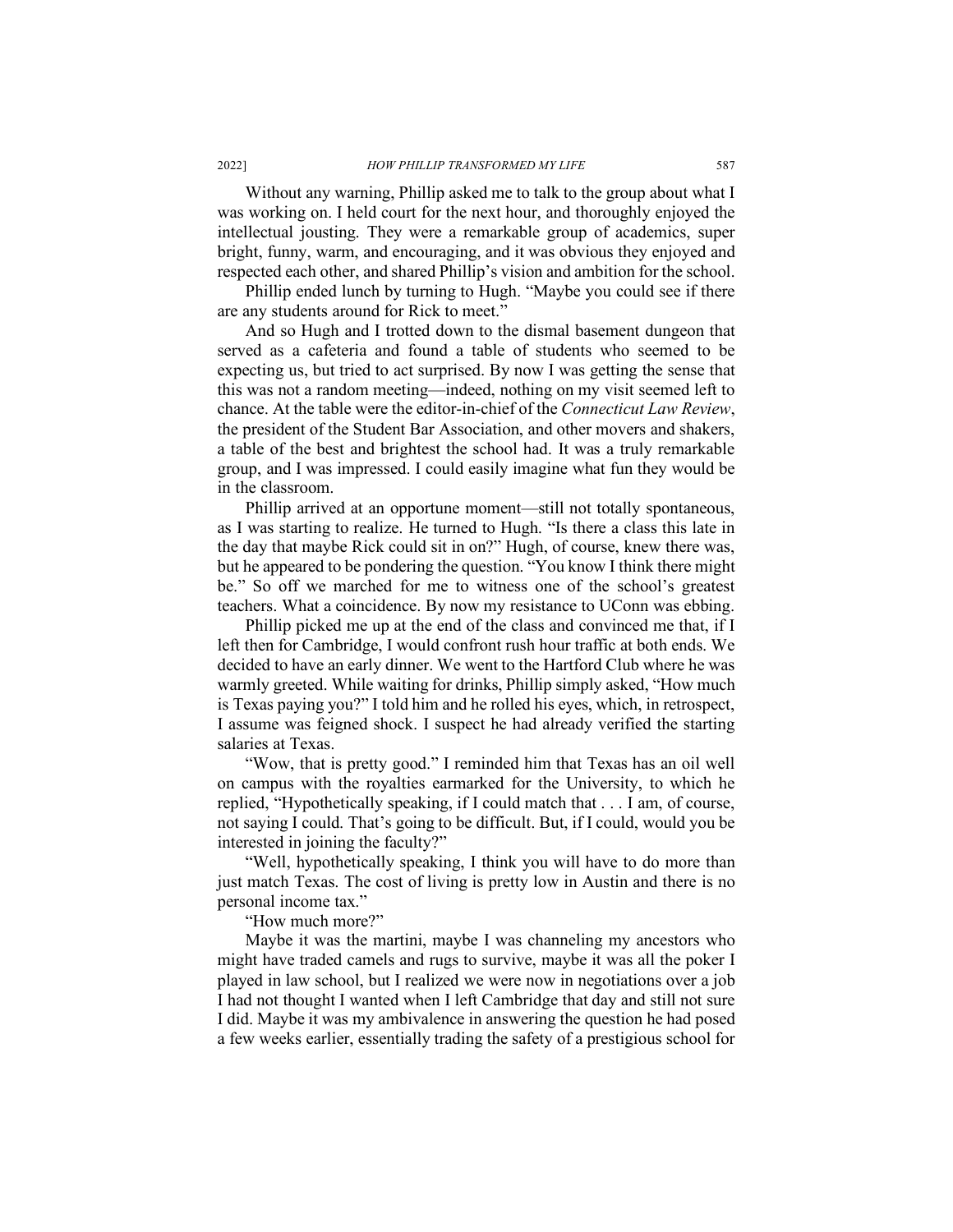the risk of building a new one. But, to make this easier on me, I gave him a number he had to refuse.

"Whoa, whoa. That is going to take a tuition increase. I will have to go to the Board of Trustees."

Part of me was relieved. I would be spared any soul searching. Phillip must have seen the relief on my face and knew he could not let that linger for long. "I know I could never reach that number, but how close do I have to get? I cannot spend a lot of political capital unless I know that you will come."

"Close"

He just shook his head, rolled his eyes, and kidded about how I was jeopardizing his deanship. The rest of the meal was spent negotiating what I would teach, what my schedule would be, what committees I would enjoy—all hypothetically speaking, of course.

Three weeks later, we had a deal. When I called the dean at Texas and told him I would not be coming, he said, "I didn't know Connecticut has a law school. Who is the dean?"

"Phillip Blumberg."

"Never heard of him."

I dropped my voice to a conspiratorial tone. "You will, you will."

#### \* \* \* \*

In the *Connecticut Law Review*'s festschrift to Phillip nearly forty years ago, I wrote about his willingness to support the faculty in both their scholarship and professional development:

Once the Dean had become convinced that such pursuits would ensure professional growth and had substantial intellectual content (no easy criteria to satisfy given the standards that Phillip holds out for himself and, by example, for the faculty), his encouragement and cooperation were unfailing. Moreover, during those inevitable enervating periods when one was tempted to scrap professional growth and escape back to the bosom of the Law School, the Dean proved to be a fount of comforting and perceptive counsel.<sup>2</sup>

These comments reflected one of the turning points in my life, which could not have happened without Phillip.

In 1981, I received an offer to direct the New York Tax Study Commission, charged with reinventing that State's taxing regime. I went to Phillip for his advice. He listened patiently, knew the minefield Albany was from his days in New York, and, after a long pause, said, "This is heady stuff. It will be good for you and the school. But I need you here to teach. I

 <sup>2</sup> *See* Richard D. Pomp, *State Tax Reform for the Eighties: The New York Tax Study Commission*, 16 CONN. L. REV. 925, 925 n.\* (1984).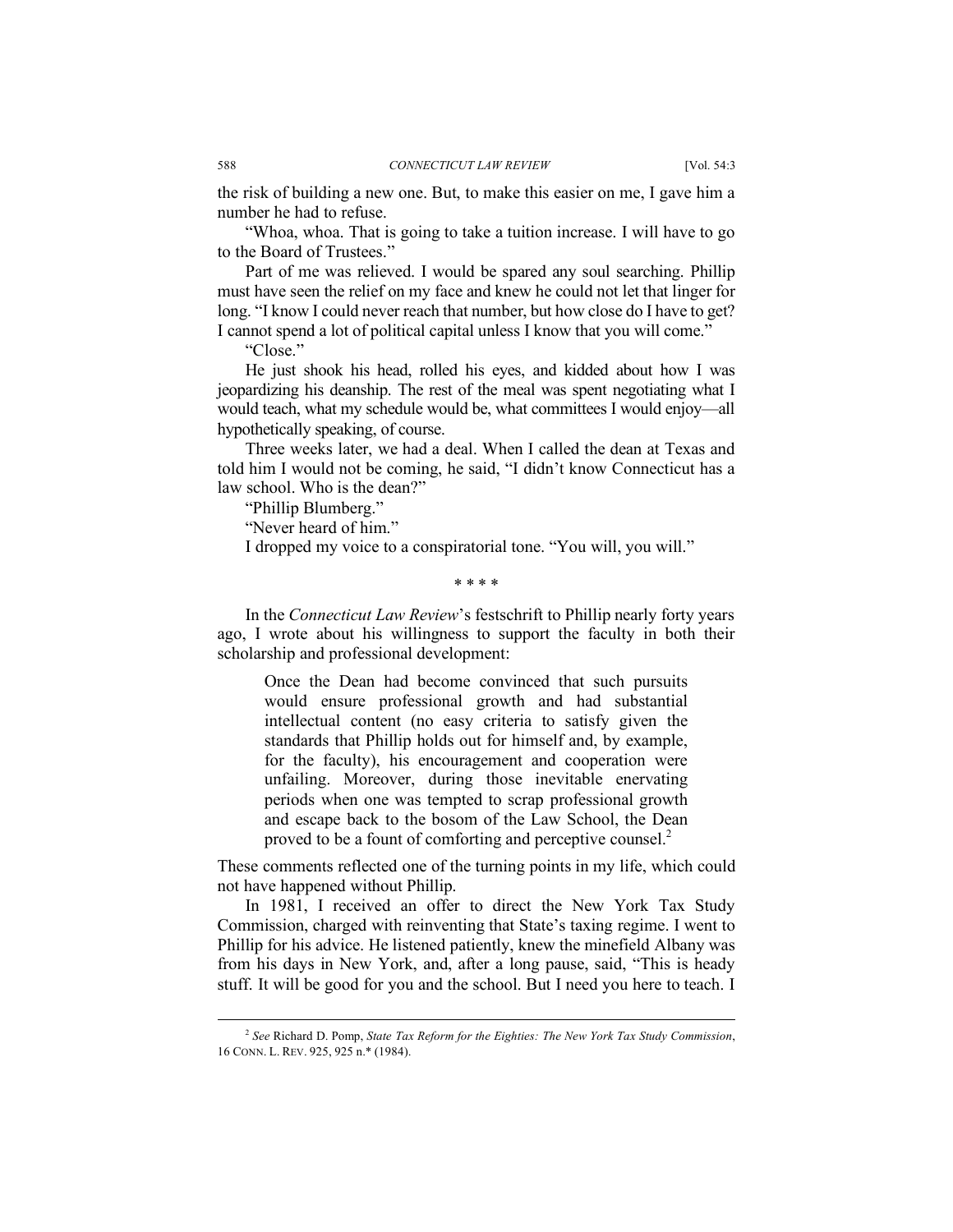can accommodate your schedule and I know you can handle two jobs, but I don't think the University will allow that. And New York probably won't either. And do you have any idea what you are getting into? This is not like your consulting in the developing world for one-party, tightly controlled countries, where you only needed to convince the finance minister or the president of your ideas and it got done. No, Albany is a viper's den that you have no experience with." Sobering fatherly advice, and he was right.

I told him that when the job was offered, Stanley Fink—the legendary Speaker of the House from Brooklyn, a brilliant strategist, as quick a study as I have ever encountered, brash, funny, sarcastic, and gruff—asked me, in quintessential Brooklynese, if I owned a brown suit. When I said no, he told me, "Buy one. That way it won't show when they get done with you." I looked puzzled, and he saw that. "Pomp, you grew up in Newark. You should know what I am talking about."<sup>3</sup>

Phillip chuckled when I told him this. "Stanley will be your godfather. But first, we have this little problem of having two jobs to deal with. Are you a standing commission or a temporary one?" "Temporary," I replied, and I had a sense of where Phillip was going, so I quickly added, "Annual appropriations. No promises of being renewed." I could see the mischievous smile come over Phillip's face. "Let me call Stanley and feel out Storrs."

And that is how I came to teach Corporate Tax on Friday nights. "Nothing gets done in Albany on Fridays," Phillip assured me, "they will never miss you." I never asked Phillip—or Stanley—how they handled this "problem" of two jobs, and it was understood I did not need to know.

Phillip met with me weekly when I came up to teach. I debriefed him, sketched some of the characters that were trying to marginalize and undercut our work, brainstormed with him, strategized, and received sage advice. He knew what a snake pit the Legislature was, and his astute and finely honed political instincts were always on display. More than once when I wanted to trade my brown suit for a Hazmat suit, he stiffened my backbone and sent me back into the trenches.

Very early one morning, he called me, breathlessly. "Did you see the *New York Times* op-ed today?" "No." "Well, you and the school were mentioned by name."<sup>4</sup> I naively feared for the worst. "Was it favorable?" And, like a proud father, he proceeded to distribute the op-ed far and wide, and I suspect Storrs was his starting point. I am sure he felt vindicated by the editorial in whatever deal he had to cut with Storrs to allow me the "luxury" of two jobs.

Yes, at times Phillip could be intimidating, stern, and terrifying, as others have noted in these pages, but he was also avuncular, fatherly,

<sup>&</sup>lt;sup>3</sup> Stanley's comments have been sanitized at the risk of not fully capturing his roots in the streets of Brooklyn.

<sup>4</sup> *Wise and Witty Tax Reform*, N.Y. TIMES, Feb. 22, 1983, at A18.